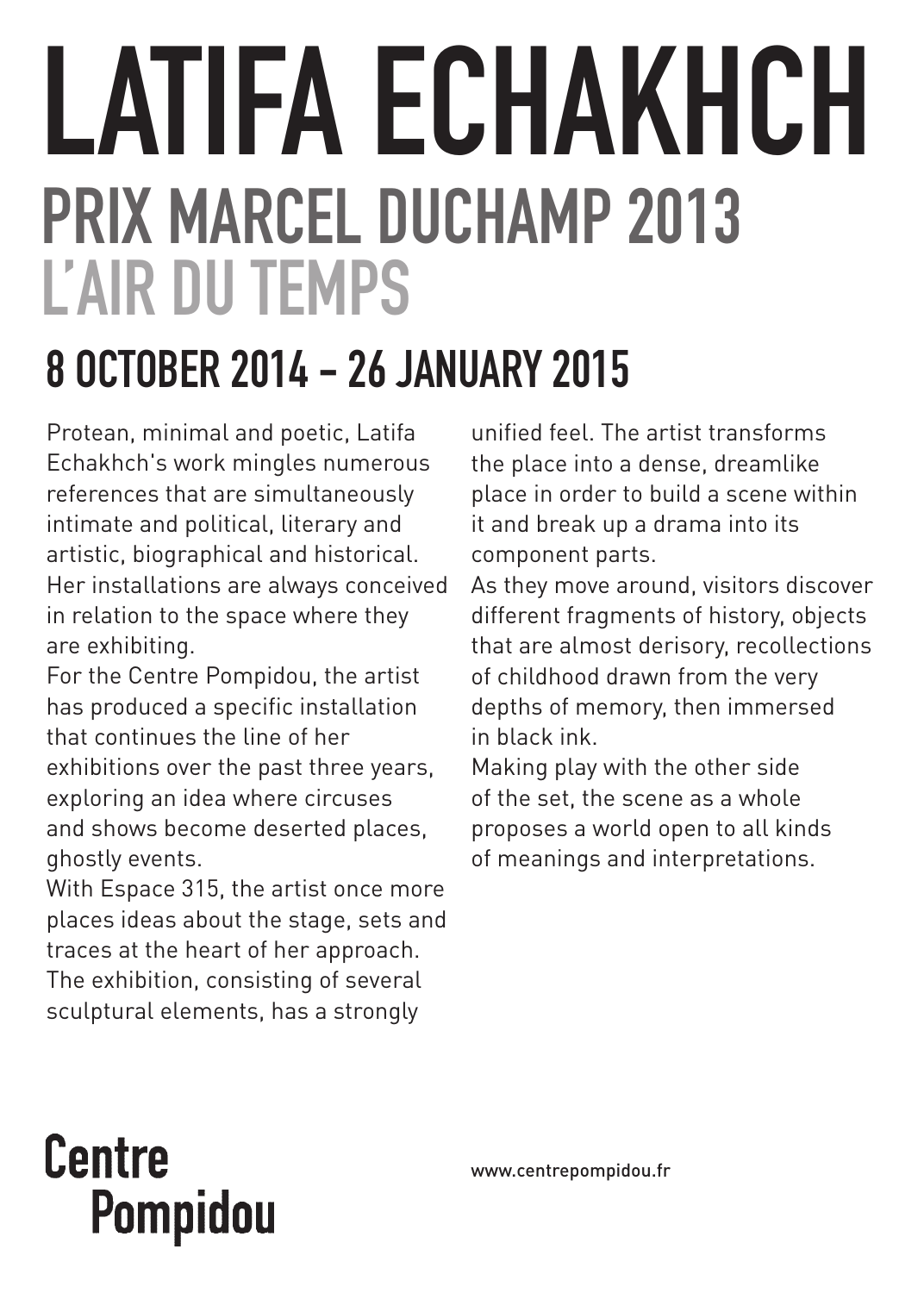## **L'Air du temps**

What the artist presents here is a landscape that we see straightaway and embrace in a single glance. Then, as we go through it, we discover what it consists of: groups of clouds; objects immersed in Indian ink; hanging wires that might evoke rain; a floor in which the elements are reflected. The clouds are placed on the ground, almost at the same level as the objects. Nothing rises. The play on the reflections of the shining parquet floor increases the sensation of confusion between high and low, earth and sky.

The landscape is seen from two different angles. When we arrive, the clouds are black; when we leave, they are blue. For the artist, the change of viewpoint leads to a change in temporality. Our arrival and our wanderings among the black clouds and objects can be seen as a confrontation with the past, while the return journey among the blue clouds leads us towards futures we can invent and project. The groups of clouds and wires make up a scene – a set, which never seeks to deceive or create an illusion, but on the contrary, constantly states that it is an artifice.

Meanwhile, the objects belong to the register of history and the endless number of narratives that each visitor can read into this scene. Sought out in second-hand shops or brought back from travels, these objects are linked with the artist's memories and her childhood as a small girl spent by Lake Bourget after leaving Morocco in 1978 when she was three. They include a suitcase (evoking uneasy emigration), the boxes of records left by her father in Morocco, now distorted by the heat, and the bottle of perfume – "L'Air du Temps" by Nina Ricci – filled with black ink, which gives the exhibition its subtitle.

#### **Space**

"I approached Espace 315 by focusing mainly on its form. It is an extended rectangle; a kind of box which reminded me a little of a "camera obscura", where the image is reversed. In the exhibition, clouds float slightly above the ground, and the shiny floor duplicates this impression of inversion. In a way I sought to draw out/condense a landscape in the venue, in order to play with different planes or strata of interpretation, and different scales. "

"An exhibition is not constructed in the same way as a work. In the end, you can hang a work on its own, and it acquires another set of problems, but when I began to think in terms of an exhibition, I asked myself what kind of landscape. I wanted to show."

## **The minimum**

"I work according to a certain process of economy: reducing and intensifying each project as much as possible. I sometimes take a lot of roundabout paths before finding a simple, necessary form."

# **Clouds**

"These clouds do not have a definitive, precise meaning. They enable a form of condensation. It's about providing one single view of a whole, like the landscape on the shores of the lake where you can see the sky, the water and the shores all reflected onto and within each other. Here there is play between high and low, front and back. A game of inversion, permitting a form of synthesis, which helps to create a dreamlike sensation while drawing visitors' attention to the sculptures."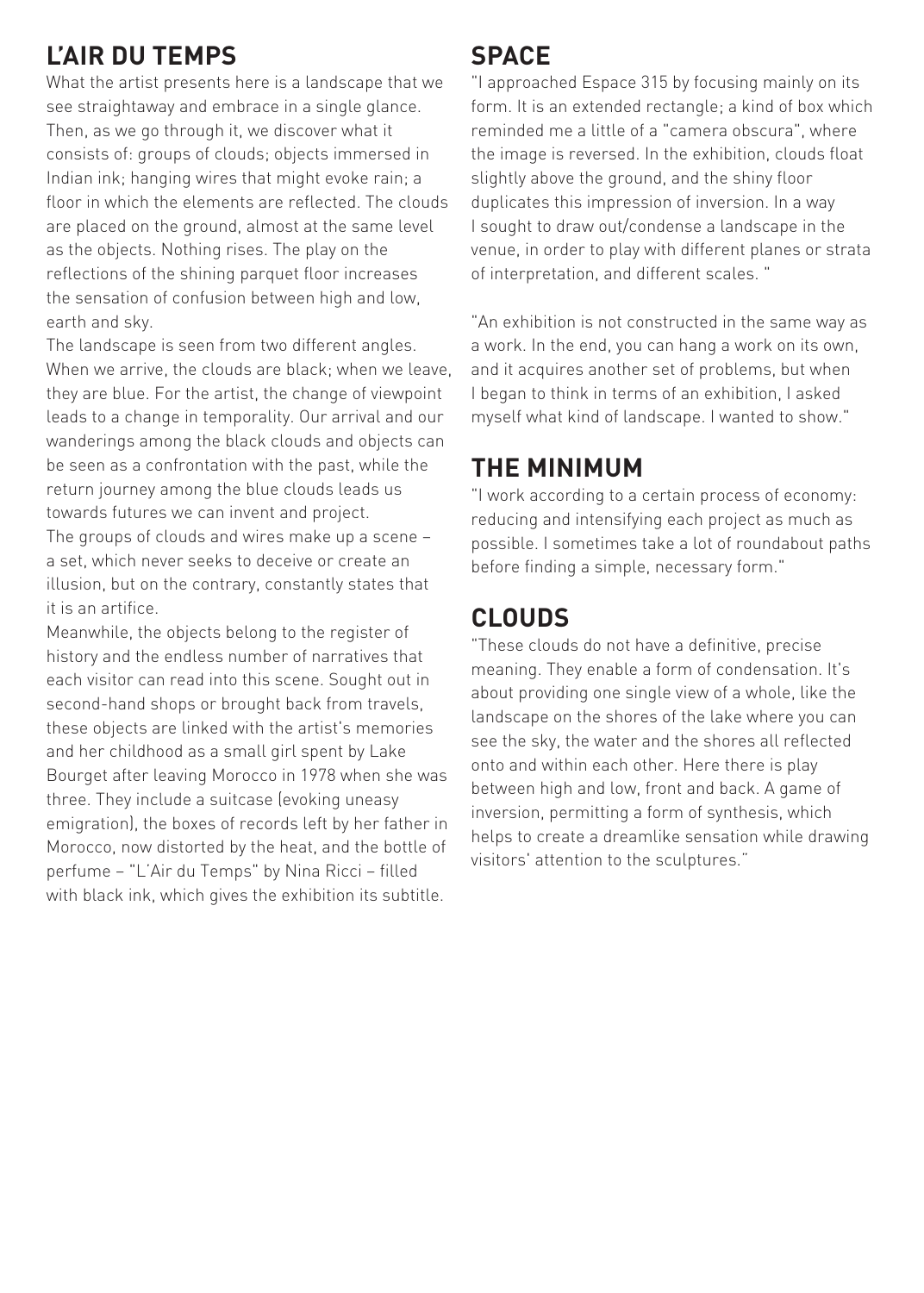## **Black**

"I use it as a filter. Black evokes both the idea of a period of action that is past and finished, and a whole, filled with the power of future gestures. It creates a sense of grief, of suspension."

## **Objects**

What the ordinary, unrelated objects presented here have in common is that they are obsolete; vehicles of both personal memories and a collective memory. The perfume bottle illustrates this relationship between the intimate and collective in the object. For the artist, it is a childhood memory – that of a little girl attracted by the promise it contains: to wear this perfume means becoming a woman, an adult. But this fragrance, created in the Fifties, is also a symbol for her parents' generation: that of a period after the war, when people were trying to recover dignity, elegance and stylishness. As the artist says, "it's the perfume you wear after mourning."

Often placed upside down close to groups of clouds, the objects are found as they might be after a dramatic and sudden event that has upset the order of things. When you look closely, you see that the ink partly covering them is not laid on evenly; they bear the visible traces of a gesture.

The artist is equally interested in the object in itself, the emptiness around it, and its relationship with the space and the groups of clouds. Points of light focused on emptiness partly distract our gaze from these objects, encouraging us to see situations. The black covering these objects unifies them at the same time as accentuating the assertion of their obsolescence. "The objects and materials I use are chosen for their ordinary, recognisable character," says the artist. "They enable me to present easily understandable artistic actions, and to show critical flaws in what lies around us."

#### **Poetry**

"I like words and the space of words. But I feel more at ease when I use objects and materials. With words, the intrusion is more direct, more intimate. But if I had not found the means to be an artist, I would have written poetry. (…) I am particularly attached to the political side of artistic action, because the poetry that interests me is the type that deconstructs the palpable. Its approach enables constant, critical new beginnings."

#### **Resistance**

"I would like to be able to say that I don't know what I am, or where I come from. Quite honestly, I cannot define myself, but I see far too many people make statements in my place, or statements on my place – that's where I resist. My immigration when I was very young and had no choice, the lack of education in my native country, the language I have forgotten, the vague snatches of memory, the rare images and this very strong foreignness all make things far more complex than a simple mixed culture. I have the impression of having grown up in a great mess – which can sometimes be inspirational – and of having decided not to identify myself. Perhaps to preserve a fundamental area of freedom within me."